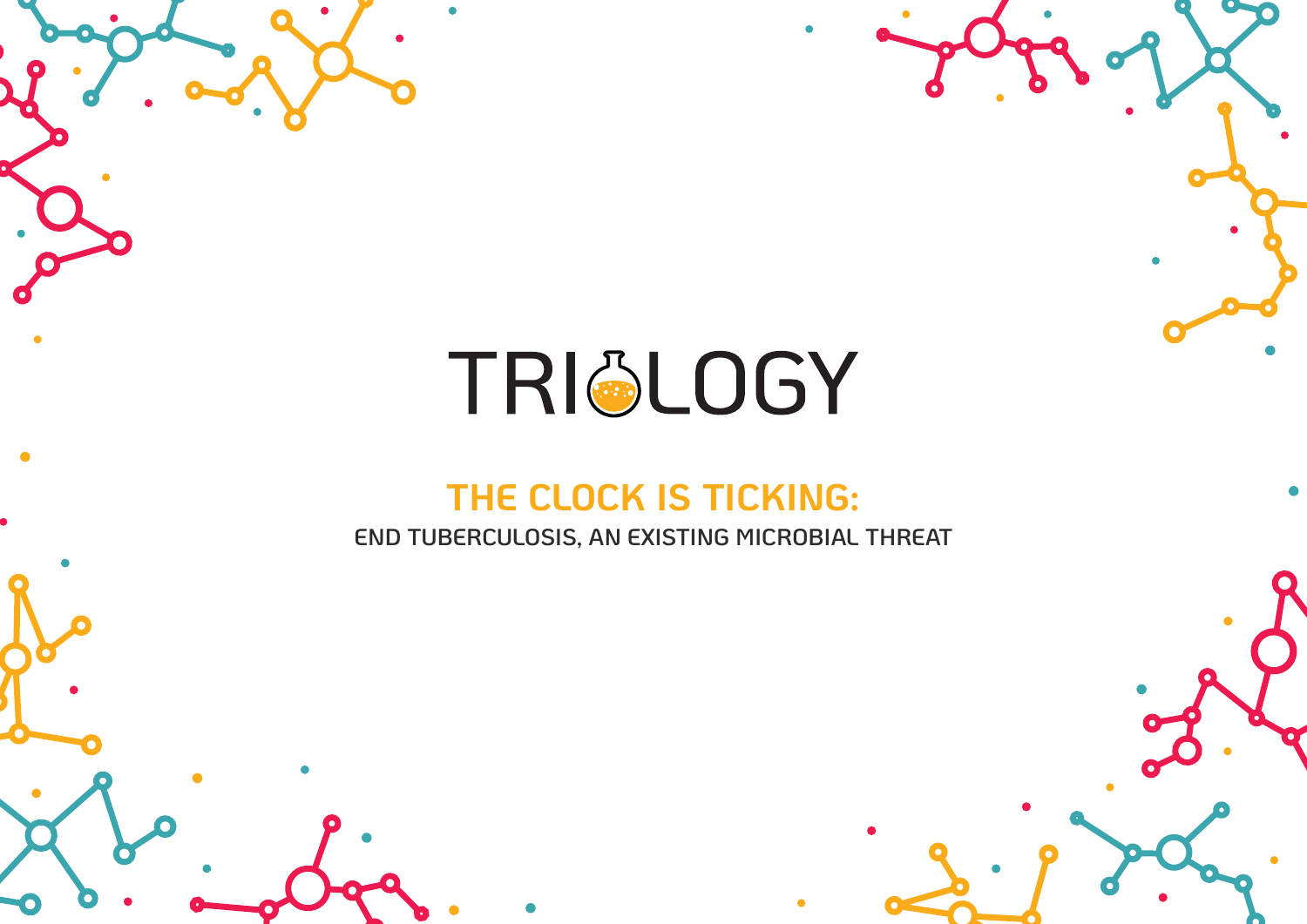

Figure 1. *Mycobacterium tuberculosis*

| <b>Active TB infection</b>                                                                                                                                                                              | <b>Latent TB infection</b>                                                                                                                           |
|---------------------------------------------------------------------------------------------------------------------------------------------------------------------------------------------------------|------------------------------------------------------------------------------------------------------------------------------------------------------|
| The bacterial infection has overcome the<br>body's immune system, multiplied, and<br>spread to other parts of the body <sup>3</sup> .                                                                   | The immune system cannot kill the<br>bacterial infection but has managed to<br>prevent spread throughout other parts<br>of the body <sup>3,7</sup> . |
| Symptoms will develop within a few<br>weeks or months <sup>5</sup> .                                                                                                                                    | May never develop TB disease, and the<br>M. tuberculosis can remain inactive for<br>a lifetime <sup>7</sup> .                                        |
| General symptoms include:<br>A bad cough for three weeks or more <sup>1</sup> .<br>Coughing up blood <sup>1</sup> .<br>Sweating at night <sup>1</sup> .<br>The patient usually feels ill <sup>1</sup> . | Present no symptoms <sup>5,7</sup> .                                                                                                                 |
| The patient is infectious and can spread<br>TB to others <sup>7</sup> .                                                                                                                                 | The patient is not infectious <sup>7</sup> .                                                                                                         |
| May have an abnormal chest x-ray, or<br>positive sputum smear (the mucous<br>secreted by cells in the lower airways of<br>the respiratory tract) or culture <sup>7</sup> .                              | A chest x-ray will appear normal and<br>a sputum smear will be negative <sup>7</sup> .                                                               |
| Usually have a positive skin test or blood<br>test indicating TB infection <sup>7</sup> .                                                                                                               | Usually have a positive skin test or<br>blood test indicating TB infection <sup>7</sup> .                                                            |
| Will require treatment for active TB <sup>7</sup> .                                                                                                                                                     | Will require treatment for latent TB<br>infection to prevent TB from becoming<br>active <sup>7</sup> .                                               |

Table 1. Comparison of active and latent TB infections

## **WHAT IS TUBERCULOSIS?**

Tuberculosis (TB) is an airborne bacterial infection caused by *Mycobacterium tuberculosis* (*M. tuberculosis*) (Figure 1.) that usually affects the lungs (known as pulmonary TB) $1,2$ . TB can spread through the inhalation of respiratory droplets of an infected person<sup>1,3</sup>. **TB is a severe condition that can be fatal if not appropriately treated**<sup>1</sup> .

Depending on the airflow in the environment, the respiratory droplets can remain suspended in the air for several hours unless removed by natural or mechanical ventilation<sup>4</sup>. Therefore, daily disinfection of surfaces with mycobactericidal agents is required, particularly in hospitals and clinics<sup>4</sup>.

#### Did you know there are two types of pulmonary TB infections<sup>3</sup>?

In most people who inhale *M. tuberculosis*, the body's natural immune system can fight the TB infection<sup>3</sup>. As a result, not everyone infected with TB will become ill<sup>3</sup>. For those who cannot fight-off TB infection, there are two TB-related conditions that exist $3$ :

- **• Active TB -** Active TB infection refers to when the infection has overcome the body's immune sustem, multiplied, and spread to other parts of the body, causing symptoms<sup>3,5</sup>.
- **Latent TB** Latent TB infection refers to someone who is infected with *M. tuberculosis* but does not present with active TB symptoms and does not feel ill<sup>3,5</sup>. Latent TB can develop into active TB in people whose immune systems have been weakened over their lifetime or due to medical conditions<sup>5</sup>. Refer to table 1 for a comparison of the two TB-related conditions.

#### **Did you know TB can also develop in other parts of the body5?**

It is possible for TB infections to develop in areas outside the lungs (extrapulmonary  $TB$ )<sup>5</sup>, such as in the lymph nodes, the bones and joints, the digestive system, the bladder, the reproductive system, and the nervous sustem<sup>4</sup>. Usually, TB infections in other parts of the body are not infectious<sup>6</sup> and are more common in people who have a weakened immune sustem<sup>5</sup>.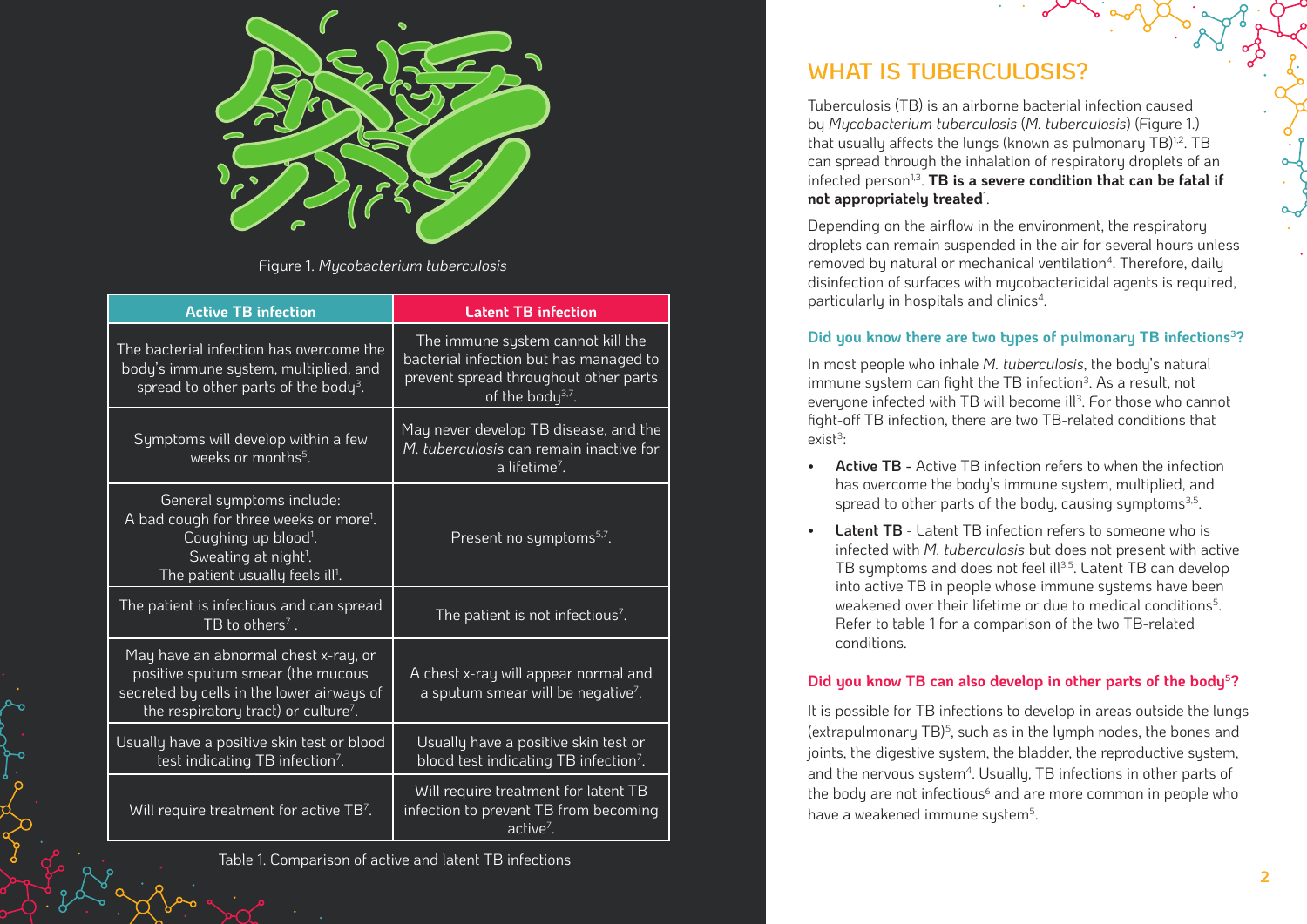## **WHAT ARE THE MOST COMMON SYMPTOMS OF TB?**

Did you know for active TB, the symptoms may be mild for many months leading to delays in seeking medical advice<sup>1,5</sup>?  $-$  This increases the probability of transmission to others<sup>1</sup>.





## **WHO IS AT RISK?**

**All age groups and ethnicities are at risk of TB1 .** However, there are risk factors that increase the likelihood of contracting TB including:

- Working or residing with people at high risk for TB in facilities such as hospitals, nursing homes and homeless shelters<sup>8</sup>.
- Underlying medical conditions in young children and immunocompromised individuals such as human immunodeficiency virus (HIV) and diabetes mellitus<sup>8</sup>.
- $\bullet$  Misusing alcohol and smoking tobacco<sup>8</sup>.
- Recovering from active TB infection<sup>8</sup>.
- Residing in crowded conditions<sup>8</sup>.
- Residing in or visiting an area with high levels of TB<sup>8</sup>.

## **WHY IS TB A MICROBIAL THREAT?**

#### **Did you know the COVID-19 pandemic could potentially cause an additional 6.3 million TB cases worldwide by 20259?**

**The COVID-19 pandemic may reverse all progress made in ending TB9.** The implementation of social distancing measures may help reduce TB transmission<sup>9</sup>. However, this could be offset by longer durations of infectiousness; increased likelihood of exposure to TB infection within the household; worsening outcomes due to a decrease in care-seeking behaviour of the infected and the extra pressure on health services; and higher levels of poverty, particularly among the most vulnerable populations where severe economic contractions and loss of income occurs<sup>9</sup>. COVID-19 has placed significant financial pressure on the availability of global funding commitments from governments for the TB response<sup>9</sup>. Several countries with resources initially allocated for TB have diverted the funds to the COVID-19 response for their citizens<sup>9</sup>. The combination of TB and COVID-19 effects on a person's respiratory and immune system could prove to be deadly.

#### **Did you know only two in three people with drug-resistant TB have access to treatment10?**

Multidrug-resistant TB (MDR-TB) has emerged as a global health crisis<sup>11</sup>. MDR-TB is the consequence of anti-TB medicine misuse, incorrect prescription, low-quality drugs, and patients prematurely stopping treatment1 . MDR-TB patients will not respond to isoniazid and rifampicin, the two most potent first-line anti-TB drugs<sup>10</sup>. In this case, second-line TB drugs will be used to treat MDR-TB<sup>1</sup>. However, extensively drug-resistant TB (XDR-TB) has also emerged globally, where TB patients do not respond to the most effective second-line anti-TB drugs<sup>1</sup>. Although XDR-TB is challenging to treat, it is not impossible<sup>10</sup>. A third more severe drug resistance, known as totally drug-resistant TB (TDR-TB), has also developed, often leaving patients without further treatment options<sup>10</sup>.

#### **Did you know TB is the leading killer of people with HIV8?**

**TB co-infection with HIV can be a lethal combination to an infected individual1 .** People living with HIV are eighteen times more likely to develop active TB<sup>1</sup>. HIV weakens the immune system enabling the TB infection to thrive in the body<sup>1</sup>. On average, without proper treatment, about 45% of HIV-negative people with TB will die<sup>1</sup>. In comparison, nearly all HIV-positive people with TB will die<sup>1</sup>. People living with HIV are now dying because of TB, despite the advancements made to improve their quality-of-life<sup>1</sup>. . **3** 

#### **Common Symptoms of Active Pulmonary TB 1,3,7**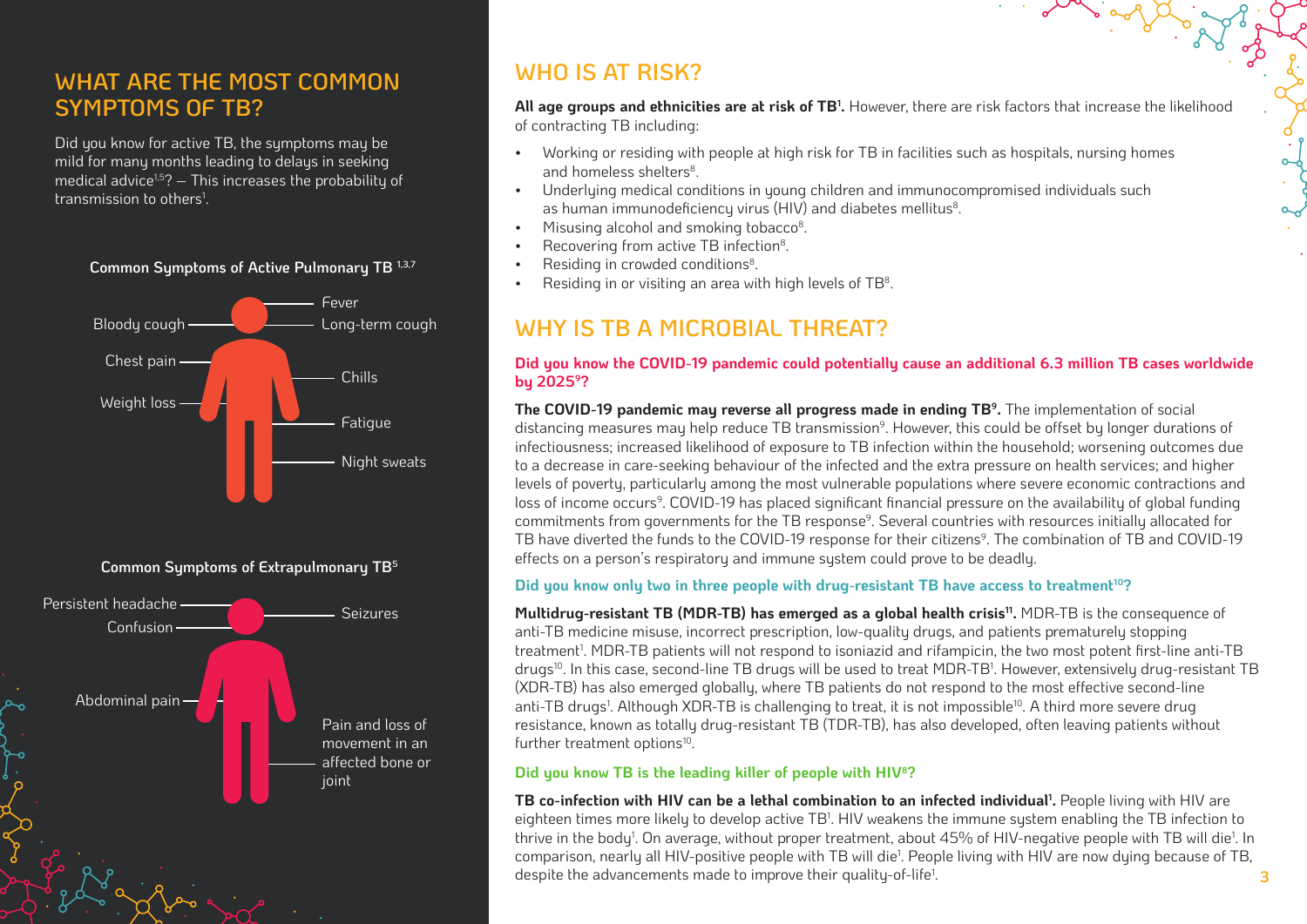## **THE CLOCK IS TICKING**

Everyone is susceptible to TB<sup>9</sup>. People with TB can be found in every country and from all age groups1 . Areas with the highest TB cases include India, Indonesia, China, the Philippines, Nigeria, Pakistan, Bangladesh, and South Africa<sup>1,3</sup>. It is estimated 4000 lives are lost daily, 12,000 lives lost monthly, and 1.5 million lost yearly due to  $TB^{12}$ .

#### **Did you know about a quarter of people worldwide are infected with** *M. tuberculosis* **and are at risk of developing active TB1,8?**

It is time to act by testing and treating latent and active TB infections<sup>13</sup>. It is time to speak up and eliminate the stigma associated with TB that may prevent people from seeking medical care<sup>13</sup>. This can be done by improving public education and awareness of TB13.

The hope of having a world free of TB, leading to zero deaths, disease and suffering because of TB, is achievable. However, everyone will have a part to play in preventing the spread of TB worldwide.



#### **POSITIVE STEPS TOWARDS ENDING THE GLOBAL TB PANDEMIC**

- $\checkmark$  Over 20 years of TB treatment saved approximately 63 million lives globally <sup>1,9</sup>.
- $\checkmark$  In 2019, 54 countries had a low TB incidence  $\langle$ <10 cases per population)<sup>9</sup>.
	- $\checkmark$  The World Health Organisation (WHO) European Region achieved a 31% TB incidence reduction rate, which almost reached the 2020 milestone9.
- $\checkmark$  The WHO African Region has made progress in reducing the TB incidence rate  $\langle$  <19%)<sup>9</sup>.
- $\checkmark$  In 2019, the number of people provided with TB preventative treatment increased to 4.1 million<sup>9</sup>.
- $\checkmark$  42 countries reported a 10% increase in people being treated for TB between 2017 and 2019<sup>9</sup>.
	- In 2019, 7.1 million people had access to TB care9.
- In 2019, 1.04 million children were treated for TB9.
- $\checkmark$  In 2019, 3.5 million people living with HIV received preventative TB treatment<sup>9</sup>.
- $\checkmark$  Rapid detection methods for TB diagnosis appears robust<sup>9</sup>. As of August 2020, there were 22 drugs, various combination regimens and 14 vaccine candidates in clinical trials<sup>9</sup>.
- $\checkmark$  Leaders of all UN Member States have committed to ending the global TB epidemic by 20301,9.

#### **REASONS WHY TB REMAINS A GLOBAL CONCERN**

- **\*** TB is one of the top 10 causes of death worldwide and the leading killer from a single infectious agent $1,8,9$ .
- $\cdot$  In 2019, 10 million people fell ill with TB<sup>1,9,10</sup>.
- $\star$  In 2019 1.4 million people died from TB<sup>1,10</sup> of which 208,000 were people living with  ${\sf HIV^{1}}$ .
- $\star$  There is a lack of harmonised instructions in current guidelines establishing how disinfection should be implemented in functional areas under high time pressure (e.g., in endoscopy rooms)<sup>4</sup>.
- **8** Over 95% of TB cases and deaths are in developing countries<sup>1</sup>.
- **\*** TB incidence is falling, but not fast enough to achieve the 2020 milestone of 20% incident reduction1,9.
	- 8 In 2019, 1.2 million children fell ill with TB globally. Child and adolescent TB is difficult to diagnose and treat. As a result, it is often overlooked by healthcare providers<sup>1</sup>.
- **\*** Underreporting and underdiagnosis of people with TB remains a significant challenge<sup>10</sup>.
- **\*** Every year an estimated 0.5 million people fall ill with drug-resistant TB10,14.
- **\*** In 2019, 30 high burden countries accounted for  $87\%$  of new TB cases<sup>1,9</sup>
	- **\*** The COVID-19 pandemic could reverse all progress to ending TB due to enforced lockdown and halt of business services<sup>9</sup>.

Table 2. Highlighting positive steps towards eradicating TB and reasons why TB remains a global concern.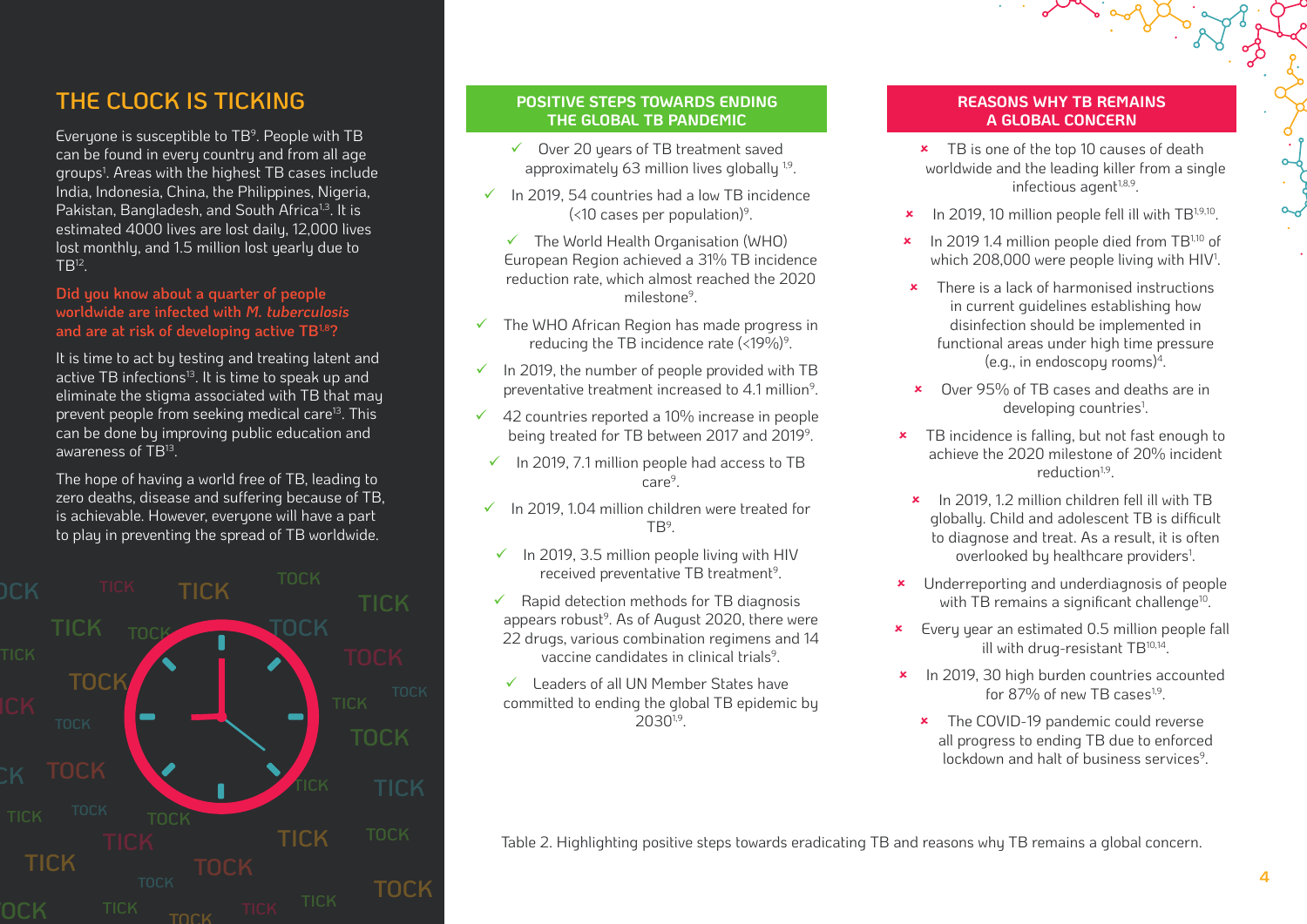## **PROPRIETIES OF**  *M. TUBERCULOSIS*

Mycobacteria species have a unique cell wall and outer membrane composition, which includes: a thick peptidoglycan layer, lipopolysaccharides, embedded glycolipids, wax esters and mycolic acids (long fatty acids chains) that lend to the mycobacterial impermeable barrier<sup>17,18</sup>. The mycobacterial cell wall characteristics (Figure 2.) facilitate:

- 1. Survival in different environments, including biofilms, soils, and water<sup>17,18</sup>.
- 2. Resistance to disinfection procedures as the waxy outer envelope can prevent disinfectant entry to the mucobacterial cell $17,18$ .

#### **Did you know surfaces and medical devices can be a continuous source of transmission for pathogens such as** *M. tuberculosis* **if no regular preventative disinfection is performed?**

*M. tuberculosis* can persist on surfaces for up to four months19. High-touch surfaces such as door handles, railings, chairs, and table tops may be potential transmission sources. Medical devices that make direct contact with the respiratory system, such as laryngoscopes, bronchoscopes, nasopharyngoscopes, gastrointestinal (GI) manometry catheters and transoesophageal probes, could all be carriers of *M. tuberculosis*.

Outer, waxy layer rich in lipids



Figure 2. *M. tuberculosis* waxy cell envelope

### **AVAILABLE DIAGNOSIS AND TREATMENT**

Diagnosis of TB for many countries is assessed by sputum (a mixture of saliva and mucous coughed up from the respiratory tract) smear microscopy<sup>15</sup>. This detection method involves trained laboratory technicians examining sputum samples under a microscope to determine if TB mycobacteria are present. However, this method detects only half the number of TB cases and cannot detect TB drug resistance15.

Rapid molecular diagnostic tests have high diagnostic accuracy and are recommended by the WHO for anyone with signs and sumptoms of TB. as the initial diagnostic test<sup>1</sup>. The rapid tests lead to significant improvements in the early detection of TB and MDR-TB<sup>1</sup> . Xpert MTB/RIF, Xpert Ultra, and Truenat assays are the rapid tests recommended by the WHO<sup>1</sup>.

TB treatment typically involves the use of multiple medicines in a variety of combinations<sup>16</sup>. The combination will depend on the individual's circumstances. A first time TB infection will be treated differently from a reoccurring TB infection, and if a residential area is known to have antibiotic resistance to any TB drug treatment<sup>16</sup>. Active, drug-susceptible TB is a treatable and curable disease<sup>1</sup>.

Typically, adherence to a standard six-month $3$  course of four antimicrobial drugs and support for the patient by a healthcare worker or trained volunteer successfully facilitates recovery<sup>9</sup>. However, treatment adherence can be problematic for people with limited access to TB treatment facilities<sup>9,16</sup>. Those who have active MDR-TB contribute to the difficulty healthcare professionals have in successfully treating TB9,16.

## **PREVENTION AND INFECTION CONTROL MEASURES**

Health care interventions available to reduce the risk of TB include:

- Adherence to infection prevention maintaining good hand hygiene and conducting disinfection of medical devices and surfaces that can be carriers of TB4.
- Preventative TB treatment for latent TB infection $\ell$ .
- Implementing a global multisectoral approach on determinants such as poverty, housing quality and undernutrition to tackle TB9.
- Encouraging the reduction in the prevalence of health-related risk factors for TB such as smoking, alcohol misuse, diabetes, and HIV infection, which can help decrease the number of TB related cases worldwide<sup>1</sup>.
- BCG vaccination protects from severe TB in children, especially in countries with a high TB-burden and in households with people living with HIV3.

#### **Did you know people infected with TB can infect up to 15 other people through close contact over a year1 ?**

If you have been diagnosed with TB, please follow your doctor's advice to limit the spread. Such advice may include:

- Ensure to take prescribed TB treatment as ineffective treatment can lead to transmission and antibiotic resistance3.
- Ensure to cover the mouth with a tissue when coughing or sneezing and dispose of tissues carefully in a sealed  $baq^3$ .
- Ensure to wash hands regularly<sup>3</sup>.
- Ensure to avoid large crowd gathering and public transportation<sup>3</sup>.
- Do not return to work, school or college until the specialist has confirmed you are no longer infectious<sup>3</sup>.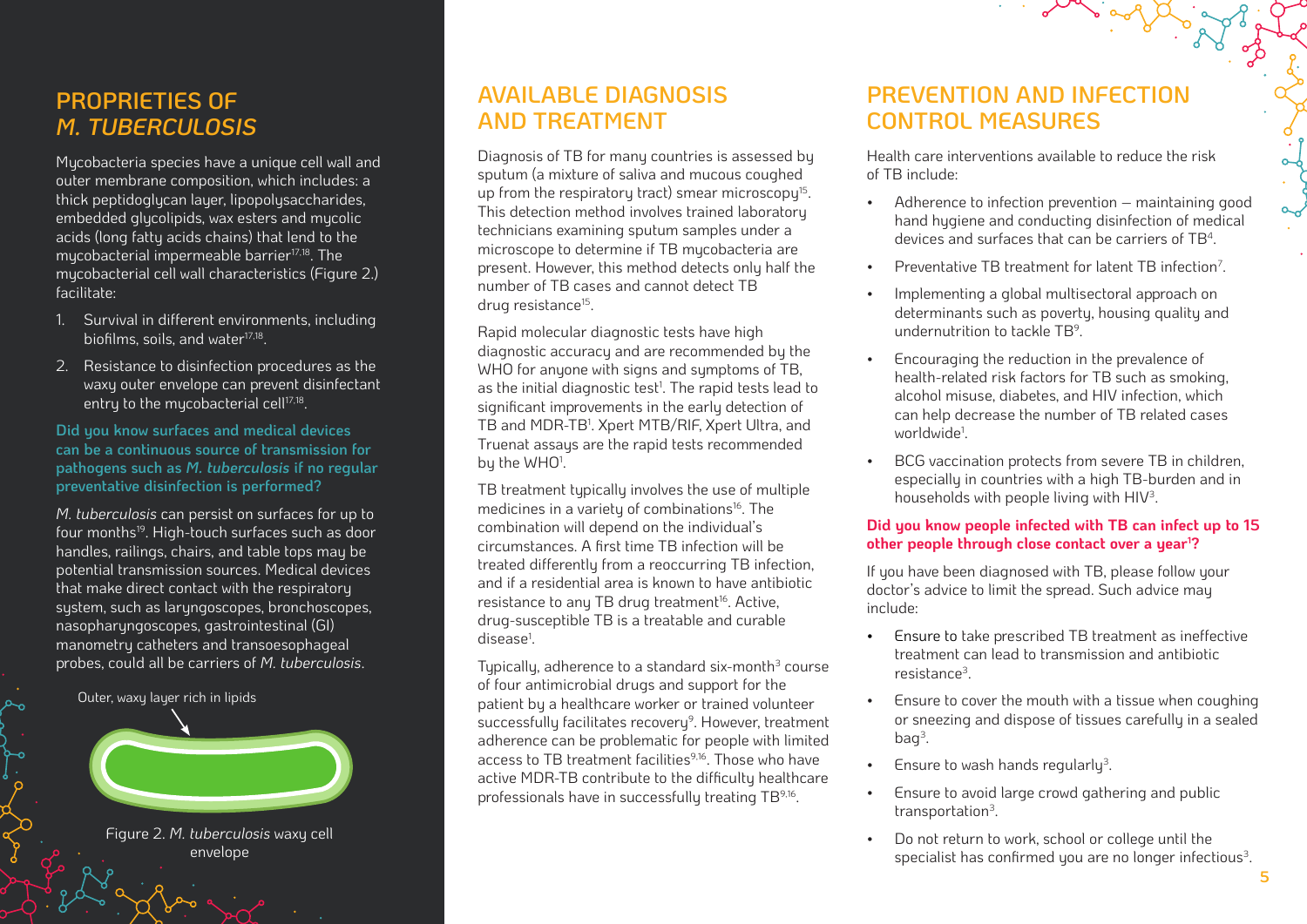## **TRISTEL EFFICACY**



**O**

**O**

**O**

**O O Cl**

**Cl**

**O**

**O**

**O**

**O**

**O**

Prevent the spread of TB and other pathogens by:

• Ensuring the surfaces in the vicinity of patients and staff are disinfected.

**O**

**O**

• Ensuring the device is high-level disinfected after each patient use.

#### **Quaternary ammonium compounds (QACs) are less effective against mycobacteria, especially in the presence of protein residues, i.e., soiling.**

QACs work by disrupting the cell wall, leading to the cytoplasm leaking out of the cell<sup>21</sup>. QACs mode of action is limited by the mycobacteria's waxy outer cell walls<sup>21</sup> (Figure 2.). This is because QAC active components are hindered from causing cell wall disruption to deactivate/destroy mycobacteria<sup>21</sup>. QACs are considered low or intermediate level disinfectants and may require long contact times to achieve the required efficacy level. A surface or device must remain visibly wet for the recommended product contact time during the disinfection process, or reapplication is required. This can be difficult to achieve, especially in the medical environment, where time constraints are critical to reducing patient waiting times and increasing patient turnaround. QACs are not recommended as high-level disinfectants due to their poor efficacy against mycobacteria and spores $^{\mathrm{22}}$ .

**Tristel's high-level disinfecting chlorine dioxide-based products offer a full spectrum of microbial efficacy including against mycobacterium species.** Tristel chlorine dioxide-based products are mycobactericidal/ tuberculocidal in accordance with local regulatory requirements. **Tristel products including Tristel Fuse for Stella (for use with the Stella System), the Tristel Trio Wipes System, Tristel Jet GEL for Surfaces and Tristel Fuse for Surfaces have been tested and are proven effective against**  *Mycobacterium terrae* **and** *Mycobacterium avium***.**

*M.terrae* is the surrogate species for *M. tuberculosis*, and as a result, it is acceptable for a product to claim mycobactericidal/tuberculocidal efficacy [against TB] when possessing this data.

**O**

**O**

**O O Cl**

**Cl**

## **USE TRISTEL CHLORINE DIOXIDE PRODUCTS TO PROTECT YOUR DEVICES AND SURFACES**





Quick, mobile, and economic reprocessing of single-lumened and non-lumened, heat-sensitive medical devices. **5-minute contact time.**

#### **STELLA SYSTEM TRISTEL TRIO WIPES SYSTEM**

A comprehensive solution for the decontamination of semi-critical, non-lumened medical devices. **30-second contact time.**



#### **TRISTEL JET GEL FOR SURFACES**

A fast, effective and easy-to-use solution for the sporicidal disinfection of high-touch surfaces. **30-second contact time.**



#### **TRISTEL FUSE FOR SURFACES**

A sporicidal disinfectant solution designed specifically for use on large surface areas such as floors and walls. **5-minute contact time.**